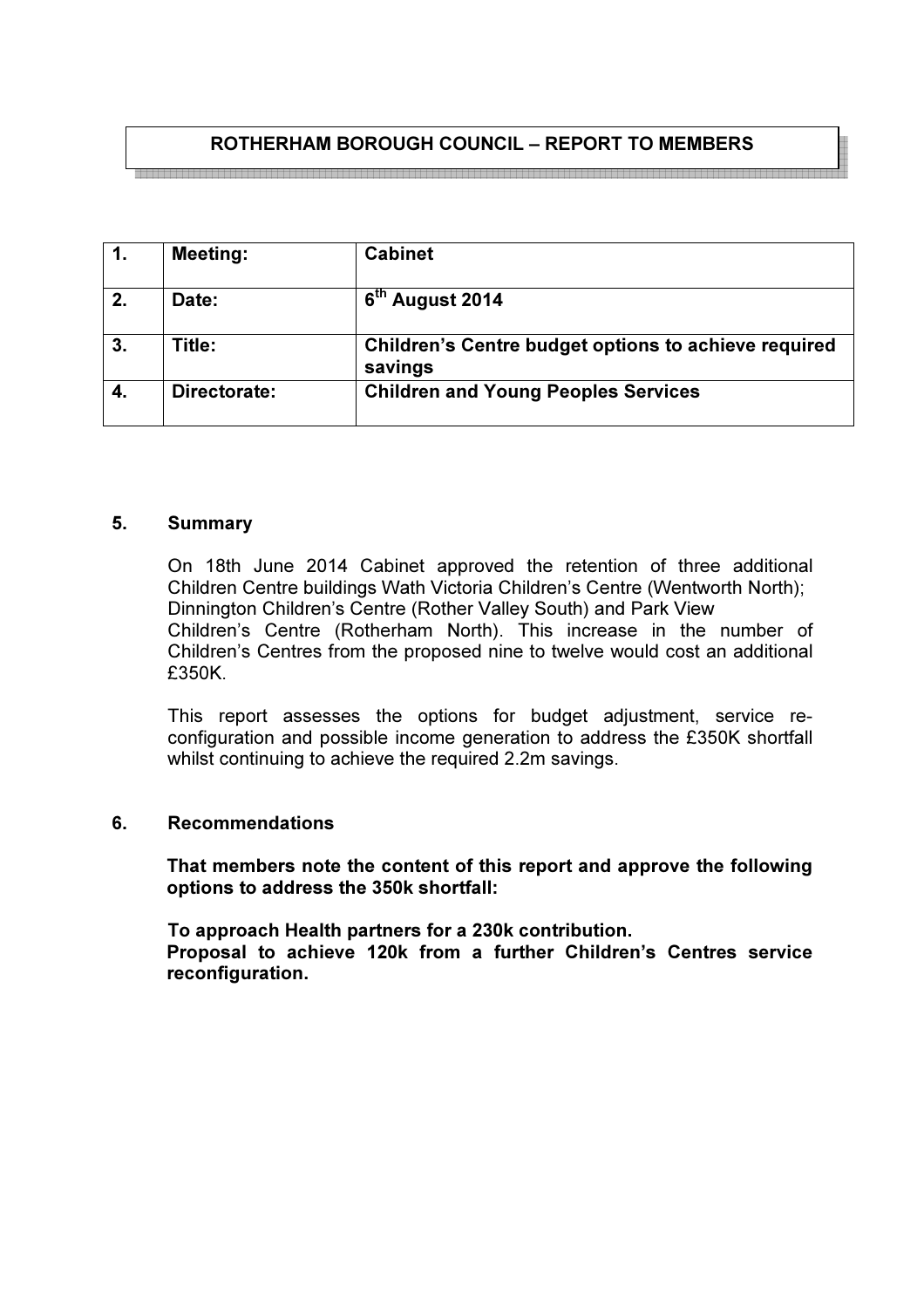# 7. Proposals and Details

On 18th June 2014 Cabinet approved the retention of three additional children centre buildings; Wath Victoria Children's Centre (Wentworth North); Dinnington Children's Centre (Rother Valley South) and Park View Children's Centre (Rotherham North) in addition to the original proposal for nine children centre buildings (Central Children's Centre, Coleridge Children's Centre, Valley Children's Centre, Arnold Centre, Aughton Early Years, Rawmarsh Children's Centre, Thrybergh/Dalton Children's Centre, Stepping Stones Children's Centre, Swinton Brookfield Children's Centre).

An increase in the number of centres from nine to twelve would cost an additional £350K. This report assesses the options for budget adjustment, service re-configuration and possible income generation to address the £350K shortfall whilst continuing to achieve the required 2.2m savings.

# • Budget Adjustment Option (particularly in relation to children's centres health delivery)

It is important to note that the "core purpose" of Children's Centres is to improve outcomes for young children and their families and reduce inequalities between families in greatest need and their peers in:

- Child development and school readiness
- Child and family health and life chances
- Parenting aspirations and parenting skills

In addition to the local authority, this involves a range of partners, particularly health working together to deliver early years services in an integrated way. Children's centres are a significant contributor to the improvement of child and family health outcomes to ensure the best start for our youngest children from prebirth to 5. This is recognised within Rotherham's Health and Wellbeing Strategy under "starting well".

The Childcare Act 2006 (Sections 4 and 5) also places a duty on local authorities to work with relevant partners such as local commissioners of health services to consider the provision of services through a children's centre. Health partners and children centres share the same targets in relation to improving sustaining breastfeeding rates, increasing smoking cessation, reducing obesity, increasing childhood immunisation, improving mental health and emotional well being, improving speech and language.

Children's centres also contribute towards pre and postnatal services either through providing universal activities or targeted support for example to mothers experiencing maternal health issues, teenage parents, lone parents, Dads and other groups that may need additional support before or after the birth of their child. Centres provide breastfeeding advice and support, weaning parties, parenting programmes and individual family support through home visits. Health Visitors also run baby clinics and other health activities from children's centres. This supports joint working with children's centre staff to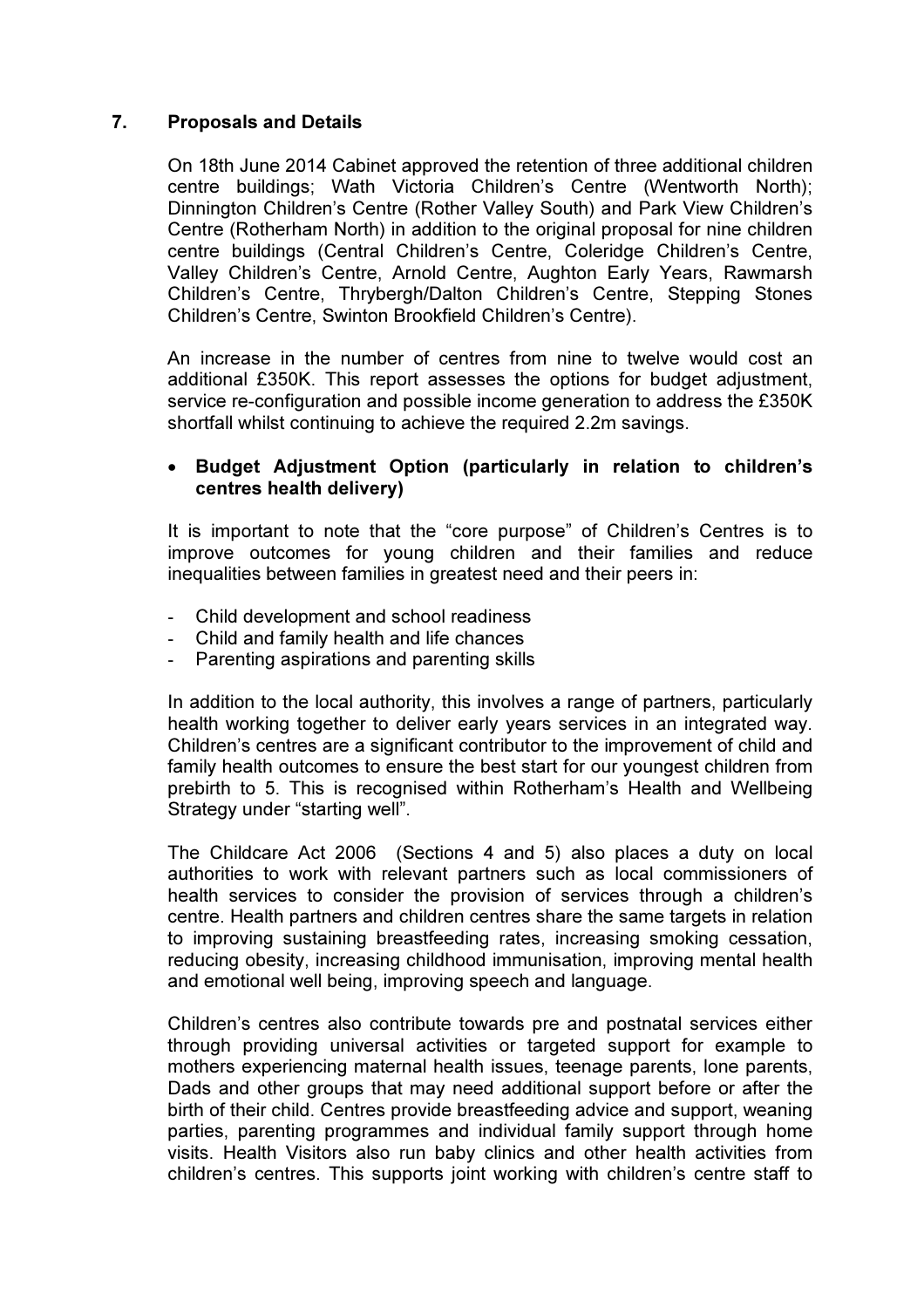provide health services for parents and children in an integrated manner. Data for the period  $1<sup>st</sup>$  April 2013 - 31<sup>st</sup> March 2014 shows that 47% of all activities delivered by children's centres staff were related to Health activities and target outcomes. (12,328 out of a total 26,180 activities).

Policy documents relating to "Maternity Matters" 2007 (which has not been revised so is still the most current policy document) and the "Healthy Child Programme" highlight the importance and benefits of health partners working closely with children's centres to improve health outcomes for children and families.

On the 14<sup>th</sup> July the Department of Health produced "The Early Years High Impact Area" documents to support the transition of the commissioning of health visiting to Local Authorities and to help inform decisions around the commissioning of the health visiting service and integrated children's early years services. The documents identify six areas where health visitors have the most impact on the health and wellbeing of children up to five years and highlight the importance of working in close partnership with children's centres to improve health outcomes for children aged 0-5 and their families. The six high impact areas are:

- Transition to Parenthood and the Early Weeks Maternal Mental Health (Perinatal Depression)
- Breastfeeding (Initiation and Duration)
- Healthy Weight, Healthy Nutrition (to include Physical Activity)
- Managing Minor Illness and Reducing Accidents (Reducing Hospital
- Attendance/Admissions)
- Health, Wellbeing and Development of the Child Age 2 Two year old review (integrated review) and support to be 'ready for school'

Children's Centres and early years service providers also play a key role in these areas. As part of the early years service transformation a new Foundation Years Service will be created across health, early education, early help and children's centres to deliver integrated early years services within local communites and children's centre buildings. Health is a key partner in ensuring that the Foundation Years Service is established as 50% of the service delivery will relate to health services, targets and outcomes. This is particularly important when one considers Rotherham's current Child Health Profile.

Currently health partners do not contribute to the costs of Rotherham children's centres, with the exception of a £23K contribution from Public Health which pays for breastfeeding peer supporters to work with children's centres to support mothers to continue to breastfeed. In light of the current local authority budget pressures, serious consideration should be given to how other partners contribute funding towards children's centre buildings costs and service delivery, particularly health. This would increase ownership and accountability of health partners in commiting and delivering on the creation of a new Foundation Years Service but more significantly the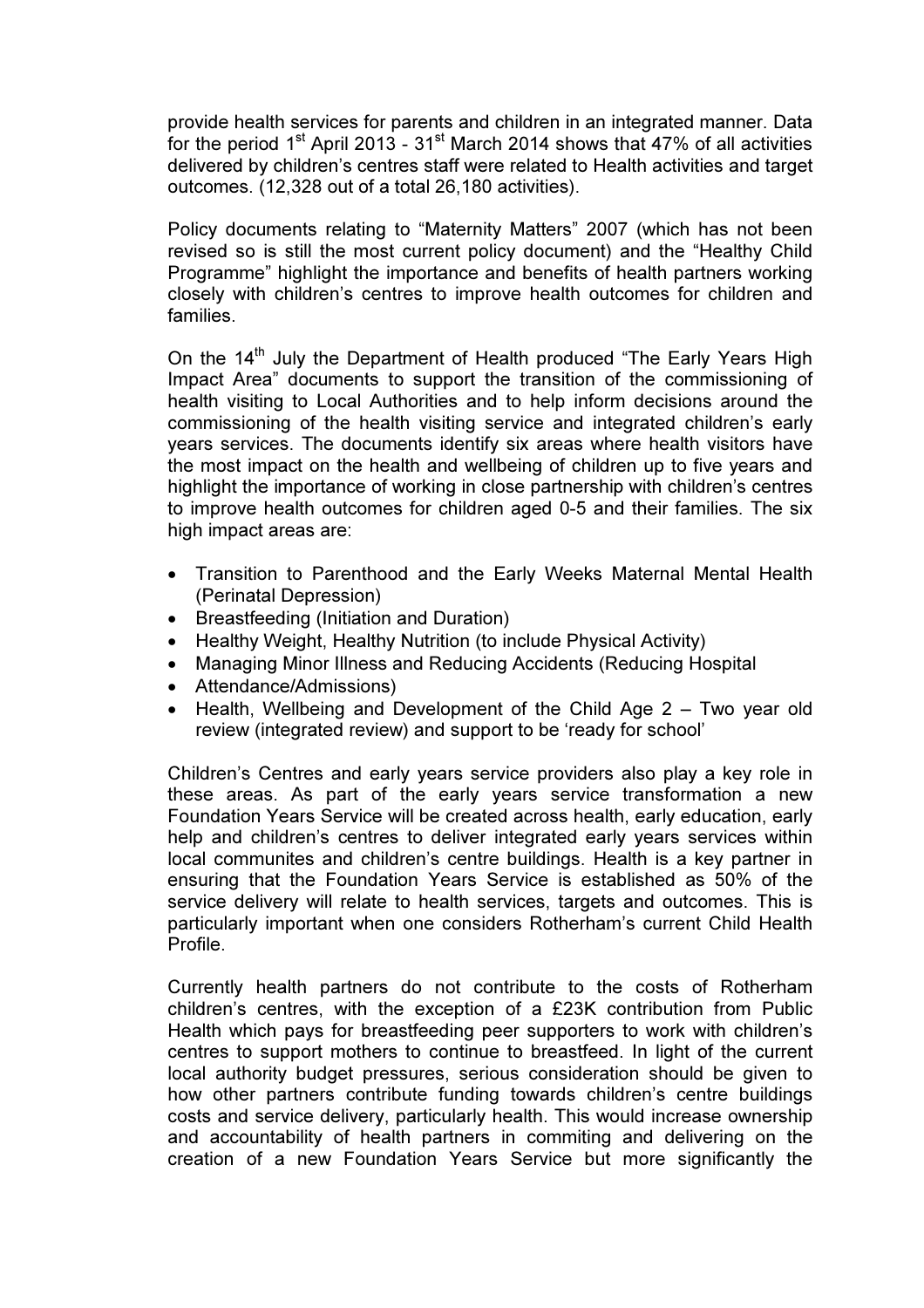delivery of integrated early years services which benefit parents and improve outcomes for children.

In view of the important contribution that children's centres make to improving health outcomes we would request that health partners are approached for a 230K contribution towards the 350k shortfall. This would equate to a 10% budget contribution from health based on the 2015/16 total children's centres budget.

If Health are unable to contribute financially to the shortfall, the local authority would have to lose children's centre front-line staff who currently deliver services and meet health outcomes as part of the children's centre core purpose. Under these circumstances, we would be requesting that health are approached to agree to taking on the responsibility for meeting all health outcomes under the children's centre ofsted framework. This would enable the local authority to refocus and prioritise the remaining frontline centre staff to meet the child development, school readiness, parenting elements of the children's centre "core purpose".

If Health does not contribute the 230k, the risk of finding the 230k shortfall from the remaining children's centres budget in addition to the 120k identified in this report, would mean a further loss of a already reduced frontline service based on the original proposal for nine buildings. This risk also impacts on the ability of the local authority to meet its statutory duties to improves outcomes for children and families and reduce inequalities.

Exploration of the service budgets across Children and Young People's Services shows that there is no potential to contribute to the 350K shortfall in light of the significant budget savings to be achieved in 2015-16 and beyond. These services have already had significant budget reductions to achieve the council's required savings.

#### • Service Reconfiguration

It is important to be aware that the Early Years and Childcare Services including Children's Centres has experienced significant year on year budget reductions.

In 2012-13 the early years service budget was £2,355,610. This will reduce to £678,013 in 2015-16 which is a reduction of £1,677,597 which equates to 71% over a 4 year period.

In 2012-13 the children's centres budget was £4,053,529. This will reduce to £2,145,789 in 2015-16 which is a reduction of £1,907,740 which equates to 53% over a 4 year period.

This means that a total of £4.1m has been lost from the early years and childcare (which includes children's centres) budget which equates to 66% over a 4 year period.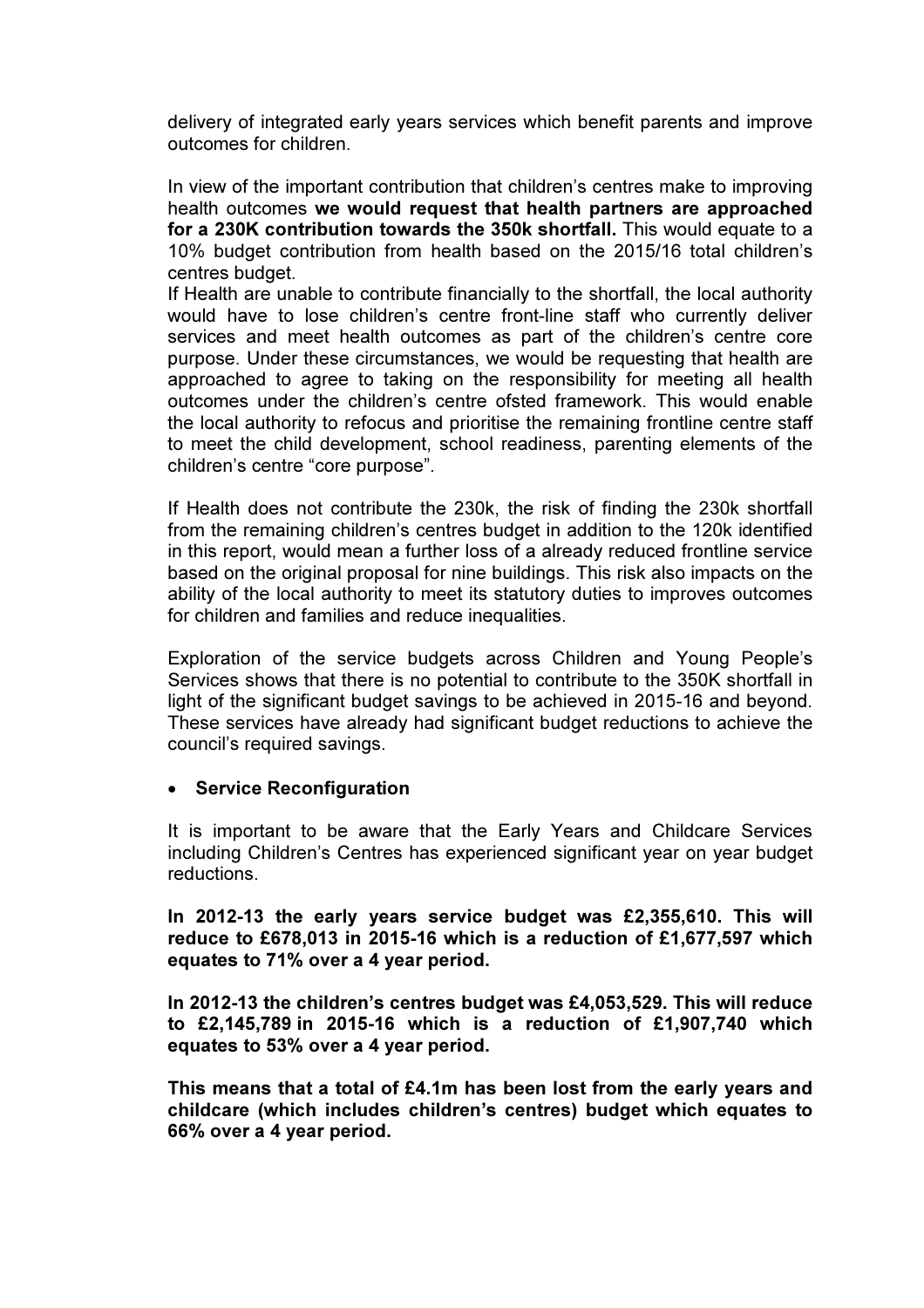It is important to note that to achieve the required £2.2m required savings for the original nine proposed buildings will involve significant management and staffing changes. These has been further stretched to cover the additional 3 centre buildings.

On the basis of funding 12 centre buildings instead of the original nine proposed, we have reviewed centre opening times, running costs and staffing structures to identify how the 350K shortfall could be addressed.

- $\triangleright$  By adjusting the opening times of children's centre buildings from the current model of 8am – 6pm to a proposal to open from 9am - 4pm to deliver children centre activities. This would not apply to daycare services which would continue to operate under their current opening times.
- $\triangleright$  In addition to adjust some staff contracts in line with the opening times 9am -4pm.

### This will realise £120K contribution towards the £350k shortfall.

Further service reconfiguration to achieve additional savings to further contribute to the shortfall would have a high risk of compromising the children's centre delivery to a point where it is no longer viable.

Consideration has also been given to term time children's centre opening times and service delivery. We have also looked at building opening times and service delivery over 4 days per week. However both of these approaches would significantly impact on access to services particularly for the most vulnerable families and therefore we would not be recommend this option as a way forward.

### • Income Generation Option

Children's centres serve some of Rotherham's most socio-economically disadvantaged children and families. For many of these families there is a significant risk that the cost of having to pay for services could act as a barrier to children and families accessing centre services, particularly those most in need of the services.

Legislation (s3(2) and s5A of the Childcare Act 2006) requires local authorities to secure early childhood services (including children's centres) in an integrated manner which facilitates access and maximises the benefit for parents, prospective parents and young children. When considering whether to impose charges and the compatiblity with this duty, the risk of children and families not accessing services would be greater than any financial benefit received. Any income generation is likely to be very low and would probably be best used by centres to contribute towards sustaining provision or providing resources to support individual families needs. Therefore we would advise that charging for services is done at a local level and that any income is reinvested back into the centre to support local needs rather than contributing to meeting the 350k shortfall as this income cannot be guarenteed.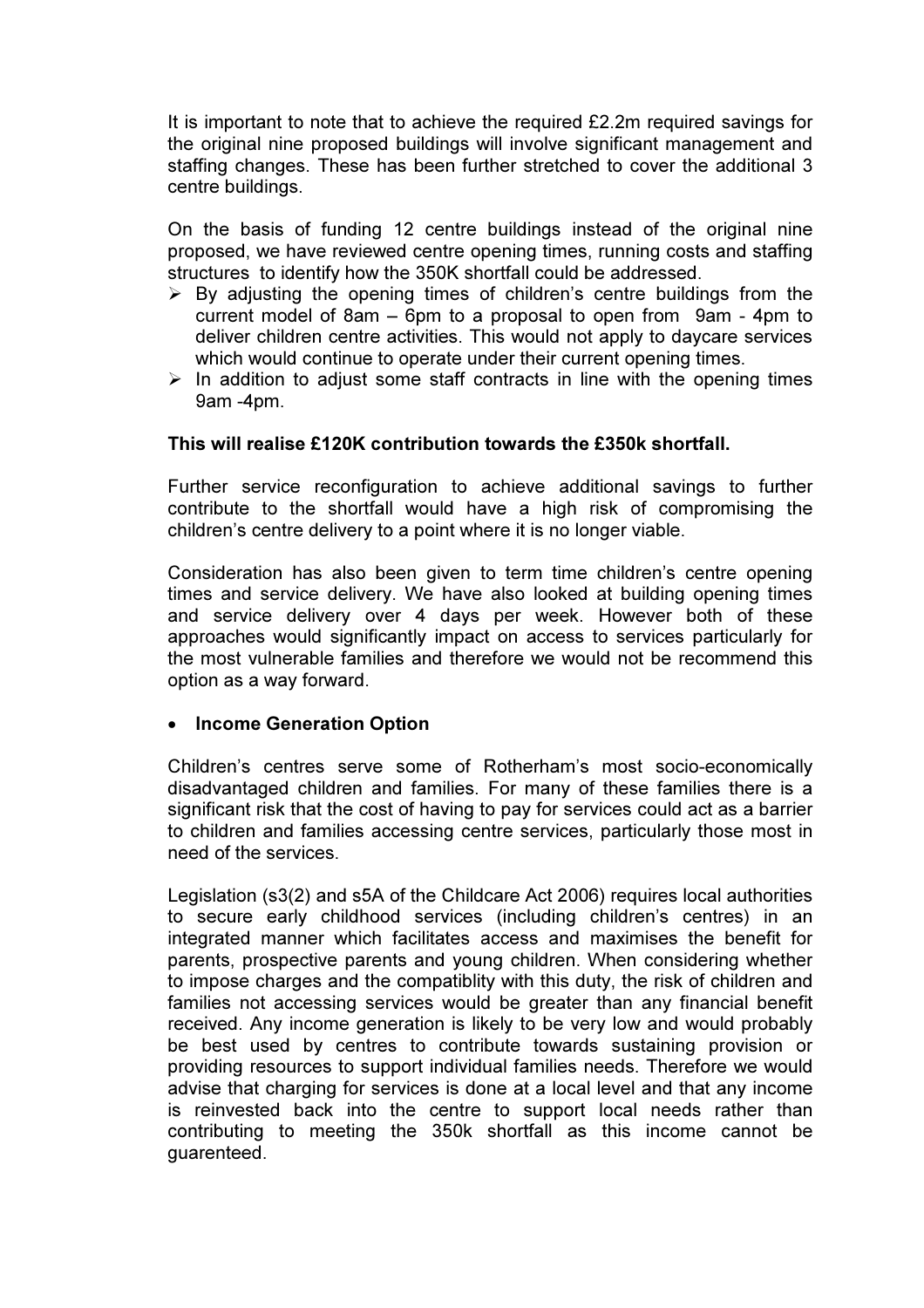### 8. Finance

The budget for Children's Centre from April, 2015/16 = £2,145,789

### Budget adjustment

Request that Health services are approached to contribute £230k towards the £350K shortfall

#### Service Reconfiguration

Propose to achieve 120K from changing building opening times to 9am – 4pm and adjusting some staff contracts in line with these opening times.

#### 9. Risks and Uncertainties

- The health and service reconfiguration contributions to the 350k shortfall are not achieved therefore putting further pressure on the achievement of the required 2.2m savings. If this happened we would have to undertake further service reconfiguration of the children centre budgets.
- The reduction in staffing and resources and stretching it across 12 centres could impact on the level of service delivery and the ability to achieve improved outcomes for children and families, especially the most vulnerable. This will be addressed through the creation of the Foundation Years Service, particularly through integrated working between health practioners and children's centre staff.
- Further funding reductions could put at risk the creation of the Foundation Years Service if there is not sufficient resources/staffing to deliver children centre services.
- If we do not receive the full commitment and sign up by partners, particularly health the creation and implemention of the Foundation Years Service will be significantly put at risk due to barriers in information sharing and a consistent approach to service delivery across the borough.
- There is a risk to the local authority of not meeting its statutory duties if there is not sufficient resources to deliver children centre services.
- There is a risk of poorer Ofsted performance for all Children Centres, when the new Ofsted cycle begins July 2015, if there is not sufficient resources to reach the number of children and families required and improve outcomes, particularly for the most vulnerable. This would impact on the local authority rating.
- There is a high risk that unless the issue of the shortfall is resolved before September 2014, we will not be in a position to properly consult with staff in September on the final proposals for the Children's Centre staffing structure.
- The Equality Impact Analysis has been reviewed to consider the impact of the funding options for the 3 additional buildings plus the nine originally proposed. The provision of an additional 3 children centre buildings would improve:
	- $\triangleright$  local access to services by the protected characteristic groups,
	- $\triangleright$  the geographical spread of children centre buildings across the borough
	- $\triangleright$  alignment with health and area assembly boundaries.